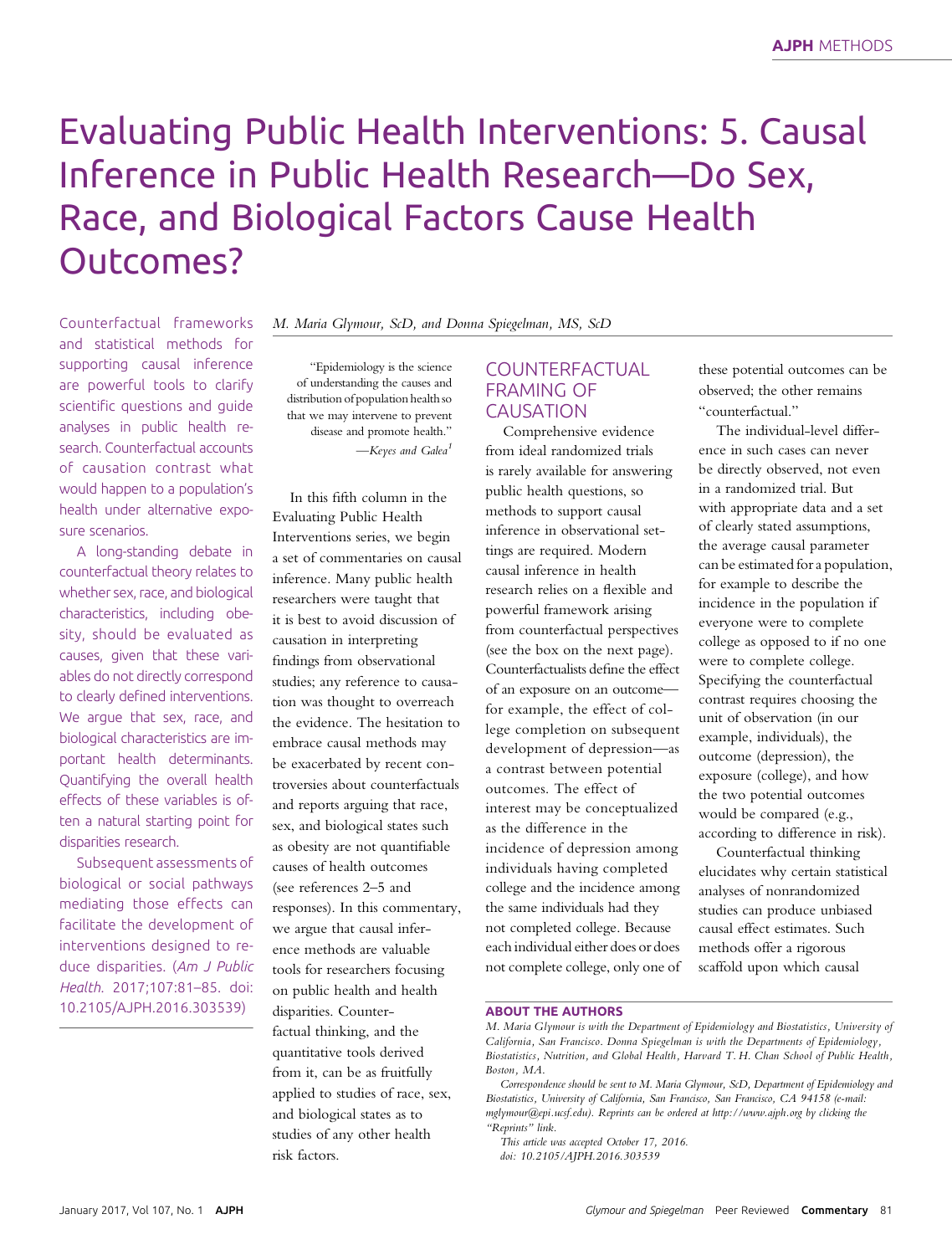#### WHAT IS THE COUNTERFACTUAL FRAMEWORK FOR CAUSAL INFERENCE?

In the counterfactual framework for causal inference, causal inferences can be drawn when the distribution of the observed outcomes among those who did not receive the intervention equals in expectation the distribution that would have been observed had those who received the intervention not received it. Because no individual can both receive an intervention and not receive it at the same time, causal inferences implicitly contrast actual values with counterfactual values. Various old and new methods of study design and analysis aim to approximate as closely as possible the ideal contrast of counterfactuals with those actually observed. These methods include randomization, matching at the design phase, nearly saturated regression, nearly saturated propensity score matching or adjustment, doubly robust methods, and instrumental variable methods. The methods traditionally used to control for confounding are intended to produce counterfactual contrasts. To relate terminology from older literature to this current framework, it can be said that when exchangeability between those receiving and not receiving an intervention is obtained, the causal counterfactual can be estimated. When exchangeability (i.e., no confounding) is achieved, the contrast of actual outcomes among people who received the intervention in comparison with those who did not receive the intervention can provide the causal effect of the intervention. Analogously, we can replace the words "receive the intervention" with "are exposed" or "have the risk factor" and proceed with a counterfactual framework for causal inference.

inferences in nonrandomized studies can be drawn. It is only by invoking these causal inference methods that we can justify claims such as "if we make this change, it will improve public health." Without such a framework, researchers who cannot conduct randomized trials are relegated to making only vague pronouncements regarding associations, often impeded from recommending actions to remediate inequalities and improve public health.

When specifying a causal question, it is useful to imagine an intervention that corresponds to the groups to be contrasted. Describing an intervention helps identify ambiguities in the definition of the exposure and clarifies the public health relevance of the question. Describing a conceptual intervention can be useful even if the intervention is not feasible or ethical.

# "NO MANIPULATION, NO CAUSATION"

Many advocates argue that the counterfactual framework necessarily entails that only manipulable interventions can be evaluated as causes. An early

version of this argument precluded consideration of sex and race as possible causal factors<sup>6</sup>; more recent work argues that although they may be causes, it is not possible to quantify the magnitude of the impact of nonmanipulable factors.4,5 Here we refer to this argument as the "no manipulation, no causation" (NMNC) perspective. Advocates of this view often write and teach as if there were consensus among causal inference researchers, but this is not the case. Leading thinkers have debated this point for more than 30 years. $3-8$ 

Two types of arguments are commonly offered to defend the NMNC perspective, but we find neither convincing. First, with respect to race and sex, it is often argued that these characteristics are so intrinsic to an individual that it is impossible to imagine the same individual but of a different race or sex, as required to construct the counterfactual contrast.<sup>9</sup> This perspective assumes that researchers know which particular characteristics are absolutely essential to an individual's being. Such definitions are unavoidably subjective and arbitrary. More troubling, this perspective

implies that the most powerful factors—those that shape so much of our lives—are not causes at all.

The second line of argument given against conceptualizing race and sex as causes is that the contrast under consideration is poorly defined, because either the characteristics cannot be changed or the "effect" of these characteristics would depend on how we change them. In other words, although they may be causes, unless the intervention is specified, we cannot quantify the effects.<sup>4</sup> We agree that specifying an intervention helps reduce ambiguity in interpretation of the findings, but this is not a sufficiently compelling concern to justify the most extreme version of the NMNC position. Every intervention definition includes ambiguities; even if we describe an intervention, we can only hope to reduce ambiguity to some reasonable degree, a criterion that is inevitably subjective and contextual. If the intervention is simply taking a pill, must we take it with water? In the morning? It is impossible and unnecessary to eliminate all ambiguity in applying causal inference methods to establish causality.

When evaluating the causal effect of sex, it is useful to specify the contrast one has in mind. Sex, "a biological construct premised upon biological characteristics enabling sexual reproduction,"10(pp694–695) should not be conflated with gender, "a social construct regarding culture-bound conventions."10(p694) Thus, a causal evaluation of the effect of sex would correspond to a counterfactual contrast of people carrying XX versus XY chromosomes. Given this definition of sex, evaluating the total effect of sex on cumulative mortality would be relatively straightforward. For example, one could follow a birth cohort of people with XX versus XY chromosomes using rigorous causal inference methods to adjust for potential selection bias (differential selection of babies into the cohort in a way that depends jointly on sex and risk of mortality) and information bias (resulting from errors in dates of death, which may or may not depend on sex, and sex-dependent differential loss to follow-up). Once the total effect of sex is established, the mechanisms can be dissected through causal mediation analysis.<sup>11</sup>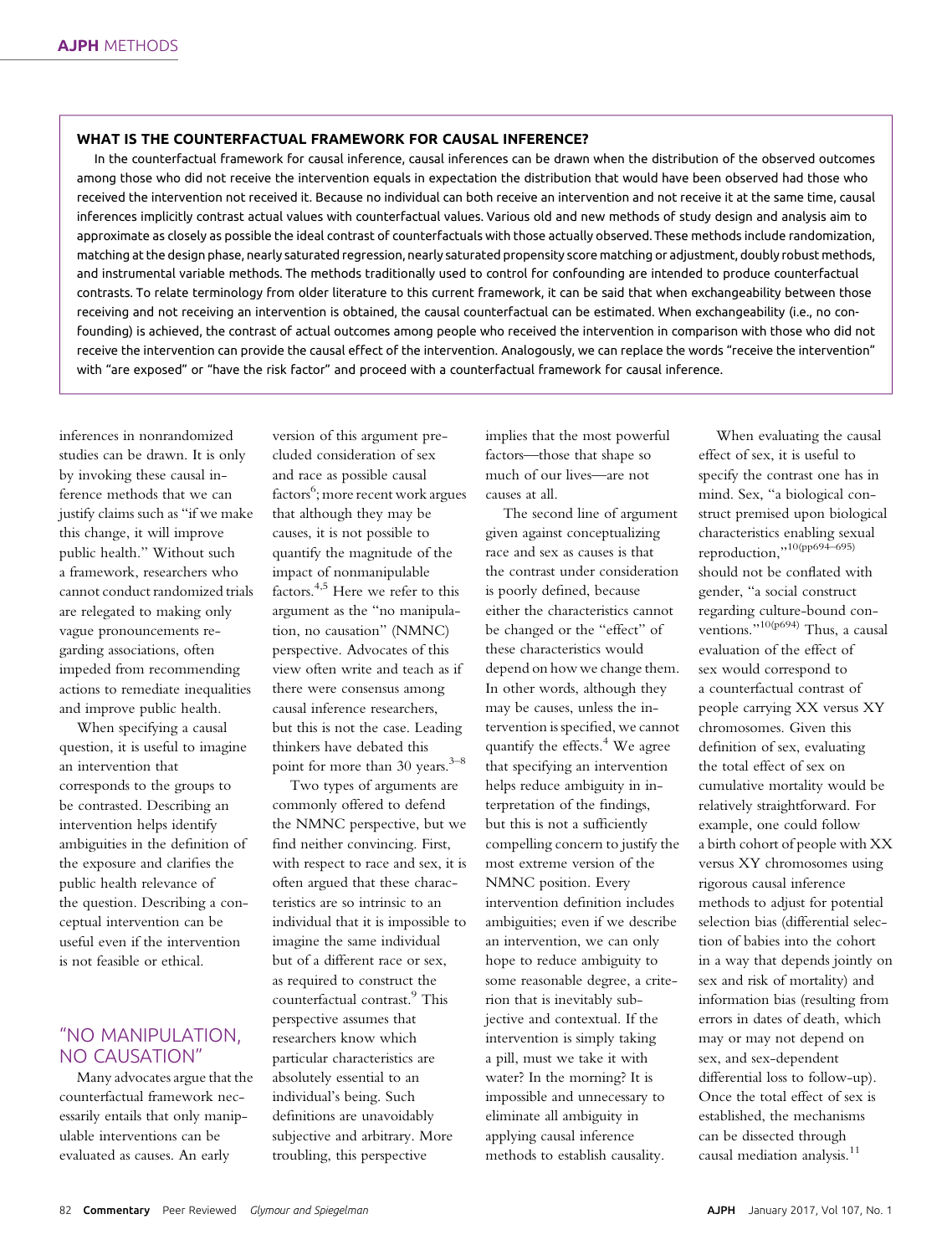Such mechanistic evidence should guide interventions designed to mitigate inequalities. Sex chromosomes may influence health by shaping gender and gendered social interactions, differentially exposing males and females to discrimination, poverty, violence, and other socially modifiable experiences (and, of course, sex chromosomes are not the only determinants of such exposures). Sex-linked biological characteristics influence health in part through a sequence of highly context-specific social experiences that are themselves amenable to causal analysis. In an attempt to resolve the NMNC conundrum, it is now sometimes argued that one could conceptualize an intervention to change chromosomal sex, such as by somehow switching one X for a Y chromosome in a fertilized egg.<sup>12</sup> Although this hypothetical intervention is not humanly feasible, many NMNC advocates find implausible interventions acceptable.<sup>4</sup>

If causal inference about sex were taken off the table, interventional research aimed at reducing disparities by targeting hypothesized mechanisms might be hindered as a consequence. Adopting a counterfactual framework for sex will only serve to facilitate important research on related constructs such as gender relations and gender identity.<sup>13,14</sup>

#### RACE AS A CAUSE

Conceptualizing race as a cause is less straightforward, because an individual's race cannot be altered by a single genetic switch. As with sex, there is ambiguity in what people mean by any particular racial categorization, and culturally recognized racial categories

evolve over time and differ between places. Although disparities researchers may adopt inclusive definitions of race, for example viewing race as reflecting "common geographic origins, ancestry, family patterns, language, cultural norms and traditions, and the social history of particular groups,"15(p70) there is much heterogeneity in these definitions across health research. As a result, interpretation of racial effects in health research has been markedly inconsistent.

Could we specify a hypothetical intervention that corresponds to the effect of race to clarify the meaning? In addition to changing genetic variants that are associated—in whichever culture we are examining—with the racial groups being compared, under hypothetical interventions attempting to quantity the full impact across the legacy of US history, we may need to consider changes in the race of an individual's family members along with the physical, social, and cultural inheritance of generations of racial inequality.

Interventions that would change all social and physical features corresponding with racial groupings are generally not feasible, but describing such interventions helps clarify interpretations of effect estimates for any given racial contrast. Imagining the scope of interventions that correspond to contemporary racial inequalities in the United States can also illuminate why many interventions have been found to achieve only modest reductions in racial health disparities. Given the range of characteristics plausibly linked with what we measure as race, it is not surprising that ambitious, multifaceted strategies are needed to eliminate disparities.<sup>16</sup>

Some disparities researchers have proposed a useful work-around to the NMNC contradiction, suggesting that we do not talk about the effects of race on health but only the potential effects of various interventions designed to reduce racial inequalities in health. $3$ Although a step forward from the usual NMNC perspective, this seems unnecessarily limiting; it is helpful to begin investigations into interventions to eliminate racial inequalities by estimating the effect of race on health in the current context. We can evaluate the causal effect of race in any particular culture at any particular time while simultaneously recognizing the fluidity of racial categories across time and place. Evaluations of the determinants of such categorizations (i.e., the social process of defining race), although not commonly the purview of public health, are also amenable to counterfactual thinking.

One of the most unfortunate possible consequences of the debate on whether the health effects of race and sex are legitimately evaluable within the counterfactual framework through use of rigorous causal inference methods would be to deter disparities researchers from adopting rigorous approaches to causal inference. Quantifying the overall effects of sex and race on health is often a natural starting point for assessing the mechanisms mediating those effects. To reduce disparities, such mechanistic analysis is critical for identifying the most fruitful points along the causal pathway to intervene and for evaluating the interventions developed as a result of this analysis.

# BIOLOGICAL CHARACTERISTICS AS **CAUSES**

A particularly broad interpretation of the NMNC criterion excludes efforts to estimate the causal effects of any "state" or biological characteristic, for example body mass index (BMI). Under this extreme NMNC perspective, it is argued that we can only meaningfully discuss the causal effects of particular interventions on BMI (e.g., exercise regimens); it is not meaningful to discuss the causal effects of alternative BMI levels.<sup>17</sup> One concern raised is that BMI violates the consistency assumption, which requires that the exposure under examination be a clearly defined construct that has the same meaning for each person (or unit) included in a study (i.e., "there were a number of ways in which the treatment could have been assigned, but all those ways would have resulted in the same observed outcome"<sup>18</sup>). The plausibility of this assumption requires careful consideration when evaluating the effects of a biological state.

For example, BMI differences may reflect differences in multiple underlying physiological variables, including muscle mass, fat mass, and central versus peripheral adiposity. One would not be able to estimate the effect of muscle mass by comparing people with different amounts of fat mass, although both correspond to differences in BMI. In our view, this does not preclude evaluating BMI or other physiological states as causal factors. It is possible that the most common, plausible pathways to higher BMIs produce the same overall health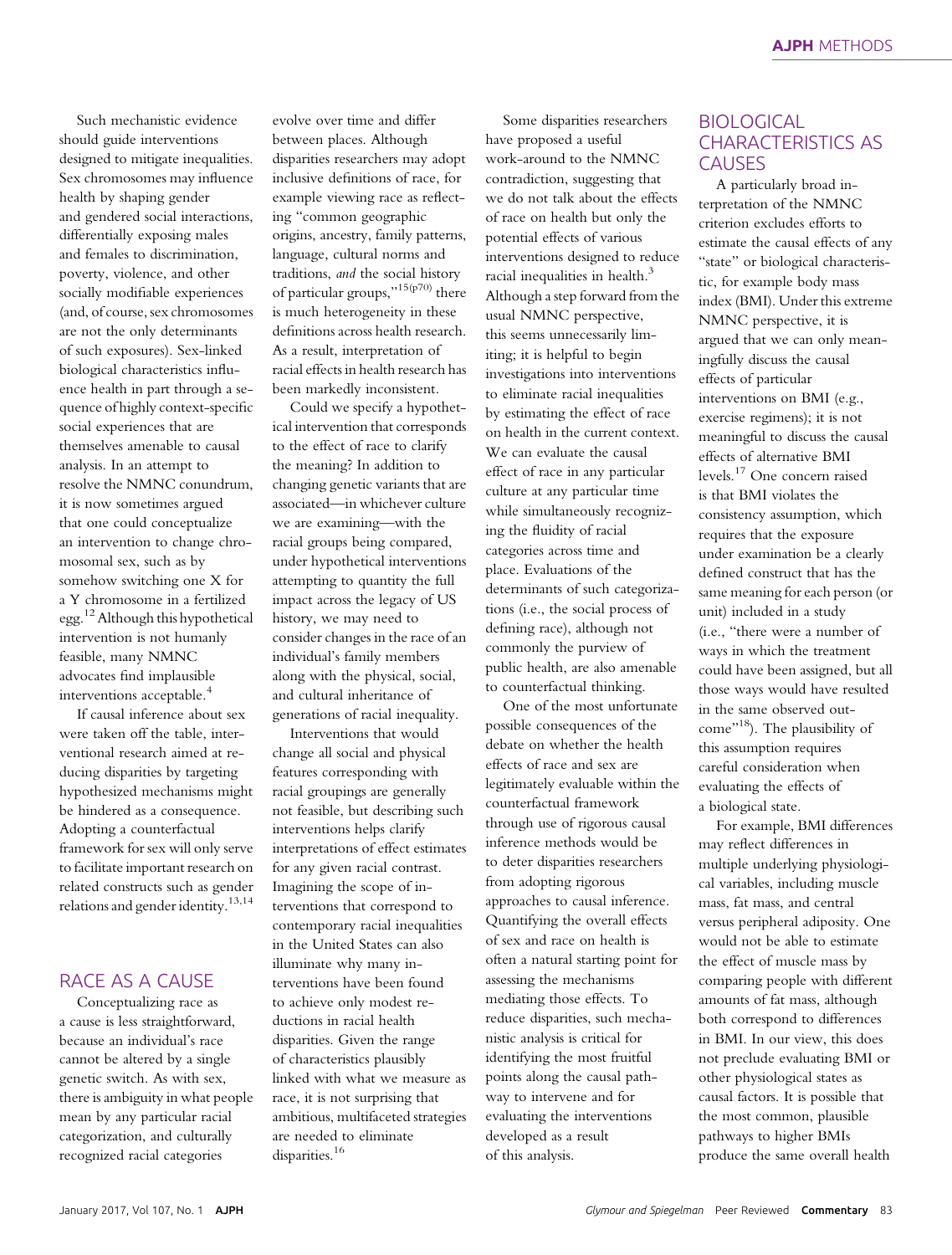outcomes, and further research is under way in this area.<sup>19</sup>

"Fat-hand" interventions interventions that clumsily trigger multiple mechanisms beyond the specific target—are another challenge in evaluating the effects of BMI or other physical characteristics. This metaphor invokes the image of a hand reaching for a chess piece but accidentally knocking over adjacent pieces.<sup>20</sup> In relation to BMI, exercise interventions may influence health through mechanisms outside of their effect on BMI, such as changes in lung capacity or neurotrophin expression.

Concerns about consistency and "fat-hand" mechanisms merit attention when specifying causal questions and interpreting observational evidence, but neither should preclude evaluation of the causal effects of physical characteristics. Estimating the health effects of biological characteristics is critical for public health research, providing a way to anticipate the likely consequences of diverse sets of interventions. Consider, as another example, hypertension. Although there are many ways to reduce blood pressure to a healthy range (e.g., exercise, medication), these diverse interventions largely have similar effects. Regarding hypertension as a characteristic with causal health consequences allows us to explore different approaches to intervening upon the condition, with a reasonable expectation that, if successful, any of them might have health benefits.

As our biological understanding deepens, we recognize that some physiological states we previously thought were clearly defined constructs are in fact

heterogeneous. An illustration is the emergence of the distinction between high-density lipoprotein and low-density lipoprotein cholesterol from the earlier total cholesterol measure. There is no hope of completely eliminating ambiguity from our language; we aim only to be sufficiently clear to enable scientific progress.

## CAUSAL INFERENCE FOR SOCIAL VARIABLES

Counterfactual frameworks and similar arguments about the importance of the consistency assumption  $^{21}$  apply to social variables, such as education,<sup>22</sup> or even macro-level social processes.<sup>23</sup> If we had compelling observational research demonstrating that completing college causally improves later health, any number of strategies could then be devised to improve college graduation rates. Of course, we must always consider the possibility that any proposed intervention may be "fat hand" with respect to education. For example, forcing American Indian children into boarding schools intended to extinguish cultural identity likely had numerous adverse health effects unrelated to schooling per se.24

Furthermore, many social variables may operate more like cholesterol than like hypertension, in that different elements of the variable have different health effects. For example, income from lottery winnings or windfall payouts may not have the same health consequences as other income sources.<sup>25</sup>

### CONCLUSION: POINTS OF AGREEMENT

Our hope for this commentary was to clarify the importance of counterfactual frameworks and modern statistical methods for supporting causal inferences in public health research on disparities, social determinants of health, and other drivers of population patterns of health and disease. We consider the NMNC perspective extreme, mistaken, and, if accepted by applied researchers, likely to impede public health research. Nevertheless, there is substantial agreement. Neither the NMNC perspective nor the perspective articulated in this commentary, which embraces causal inference for race and sex, has claim to higher moral ground. Many leading advocates of both perspectives are vigorous proponents of social justice and believe, for example, that individual and structural racism play critical roles in racial inequalities in health. We also agree that "the

potential outcomes framework is the ideal tool to frame causal discussions about how to eliminate racial disparities,"4(p678) with the caveat that the framework's utility extends well beyond this more limited scope and that specifying conceivable interventions, even if those interventions are not humanly feasible, is often invaluable when defining a cause and drawing causal inferences.

The ongoing dissemination of causal inference thinking and methods has led to a paradigm shift in the regard with which well-formulated and wellconducted observational research is held. Researchers who focus on race, sex, or physiological characteristics will find many useful tools in

causal inference. Adoption of these tools will strengthen research aimed at mitigating or eliminating health disparities. Future columns will discuss some of the tools and their applications for causal inference in public health research. **AJPH** 

#### **CONTRIBUTORS**

M. M. Glymour wrote the first draft of the commentary. D. Spiegelman conceived of the commentary. Both of the authors revised and edited substantially for content.

#### ACKNOWLEDGMENTS

This commentary was jointly sponsored by the National Institutes of Health Office oftheDirector andtheNational Institute of Environmental Health Sciences (grant DP1 ES025459).

We gratefully acknowledge generous critical feedback from Sari Reisner, Tyler VanderWeele, Kerith Conron, Jay Kaufman, and James Robins.

#### REFERENCES

1. Keyes KM, Galea S. Epidemiology Matters: A New Introduction to Methodological Foundations. New York, NY: Oxford University Press; 2014.

2. Vandenbroucke JP, Broadbent A, Pearce N. Causality and causal inference in epidemiology: the need for a pluralistic approach. Int J Epidemiol. 2016;Epub ahead of print.

3. VanderWeele TJ, Robinson WR. On the causal interpretation of race in regressions adjusting for confounding and mediating variables. Epidemiology. 2014; 25(4):473–484.

4. Hernán MA. Does water kill? A call for less casual causal inferences.Ann Epidemiol. 2016;26(10):674–680.

5. VanderWeele TJ. On causes, causal inference, and potential outcomes. Int J Epidemiol. In press.

6. Holland PW. Statistics and causal inference. J Am Stat Assoc. 1986;81(396): 945–960.

7. Glymour C. Statistics and causal inference—statistics and metaphysics. J Am Stat Assoc. 1986;81(396):964–966.

8. Pearl J. Causality: Models, Reasoning, and Inference. 2nd ed. Cambridge, England: Cambridge University Press; 2009.

9. Kaufman J, Cooper R. Seeking causal explanations in social epidemiology. Am J Epidemiol. 1999;150(2):113–120.

10. Krieger N. A glossary for social epidemiology. J Epidemiol Community Health. 2001;55(10):693–700.

11. VanderWeele T. Explanation in Causal Inference: Methods for Mediation and